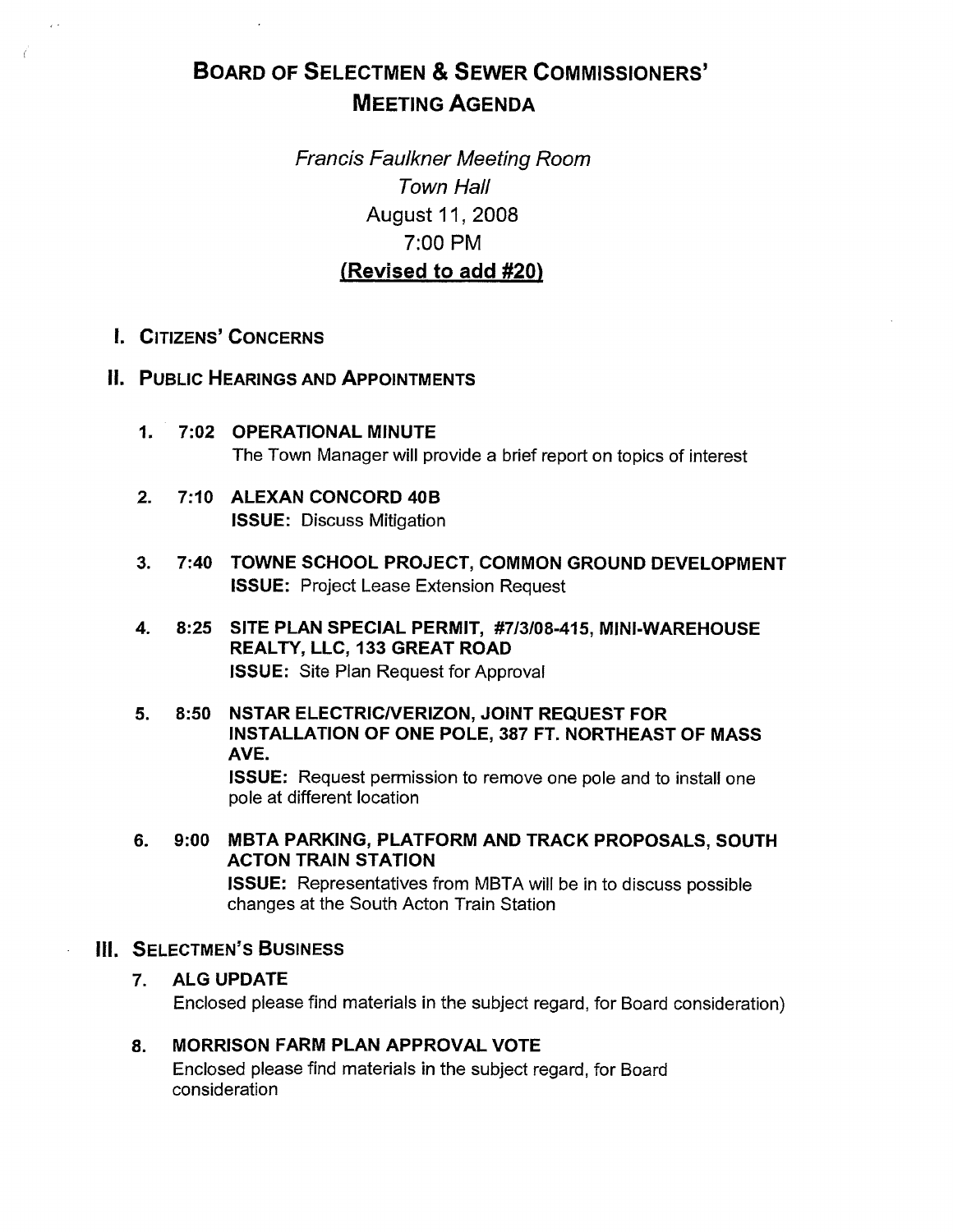9. EXCHANGE HALL PARKING LEASE

Enclosed please find materials in the subject regard, for Board consideration

# 10. TRANSFER STATION FEE INCREASE

Enclosed please find materials in the subject regard, for Board consideration

## 11. SIDE WALK EASEMENTS, PARKER STREET, CENTRAL STREET, GREAT ROAD AND CHARTER ROAD

Enclosed please find materials in the subject regard, for Board consideration

## 12. OTHER BUSINESS — SELECTMEN REPORTS AND UPDATES

- IV. TOWN MANAGER'S REPORT
- V. CONSENT AGENDA
	- 13. SELECTMEN MINUTES OF MAY 12 & 19, JUNE 9 & 23, JULY 14 & 31 FOR BOARD CONSIDERATION Enclosed please find materials in the subject regard, for Board consideration
	- 14. ENTERPRISE BANK DRIVE THROUGH WINDOW 340-344 GREAT ROAD, SITE PLAN DECISION

Enclosed please find materials in the subject regard, for Board consideration

15. PRESERVATION RESTRICTION AGREEMENT, ACTON COMMUNITY CENTER, INC.

Enclosed please find materials in the subject regard, for Board consideration

- 16. QUAIL RIDGE COUNTRY CLUB TRAIL EASEMENT Enclosed please fund materials in the subject regard, for Board consideration
- 17. NATIONAL GRID GAS MAIN PETITION MAIN STREET Enclosed please find materials in the subject regard, for Board consideration
- 18. GRANT OF DRAINAGE EASEMENTS, 689 AND 705 MAIN STREET Enclosed please find materials in the subject regard, for Board consideration
- 19. DISPOSAL OF OBSOLETE MATERIALS, ACTON MEMORIAL LIBRARY Enclosed please find materials in the subject regard, for Board consideration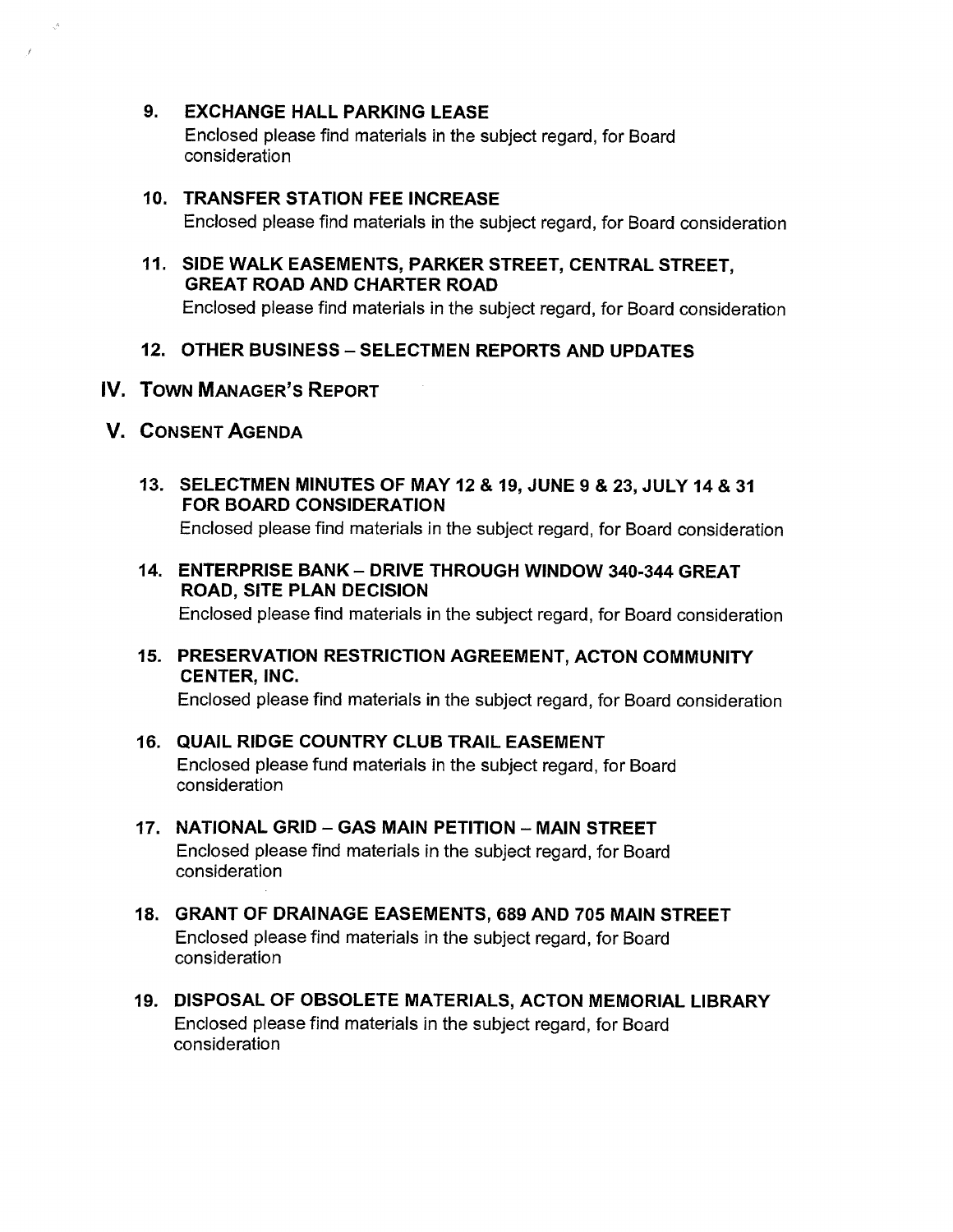20. HABITAT FOR HUMANITY AFFORDABLE HOME, 82 RIVER STREET Enclosed please find materials in the subject regard, for Board consideration

## VI. EXECUTIVE SESSION

- 7

There will be a need for Executive Session (amend Executive Session Minutes and discuss litigation)

#### ADDITIONAL INFORMATION

Enclosed please find additional correspondence that is strictly informational and requires no Board action.

#### FUTURE AGENDAS

September 8 & 22

#### FUTURE AGENDA ITEMS

Sept. 8: WRAC Oversight Meeting, CPA Oversight Meeting. Cable TV Oversight Meeting

Sept. 22: ACHC Oversight Meeting, Board of Health Oversight Meeting

#### MINUTES PENDING VOTES

May 12 &19, & June 9 & 23 & July 14, July 31

#### PENDING COMMITTEE APPOINTMENTS

Mr. Toros L. Maksoudian, Conservation Commission (One Associate position open) and the Board of Health, there are no openings on the BOH at this time. His materials are at VCC for interviewing.

Mr. Brendan Cotter, Recreation Commission Associate position. His materials are at VCC for interviewing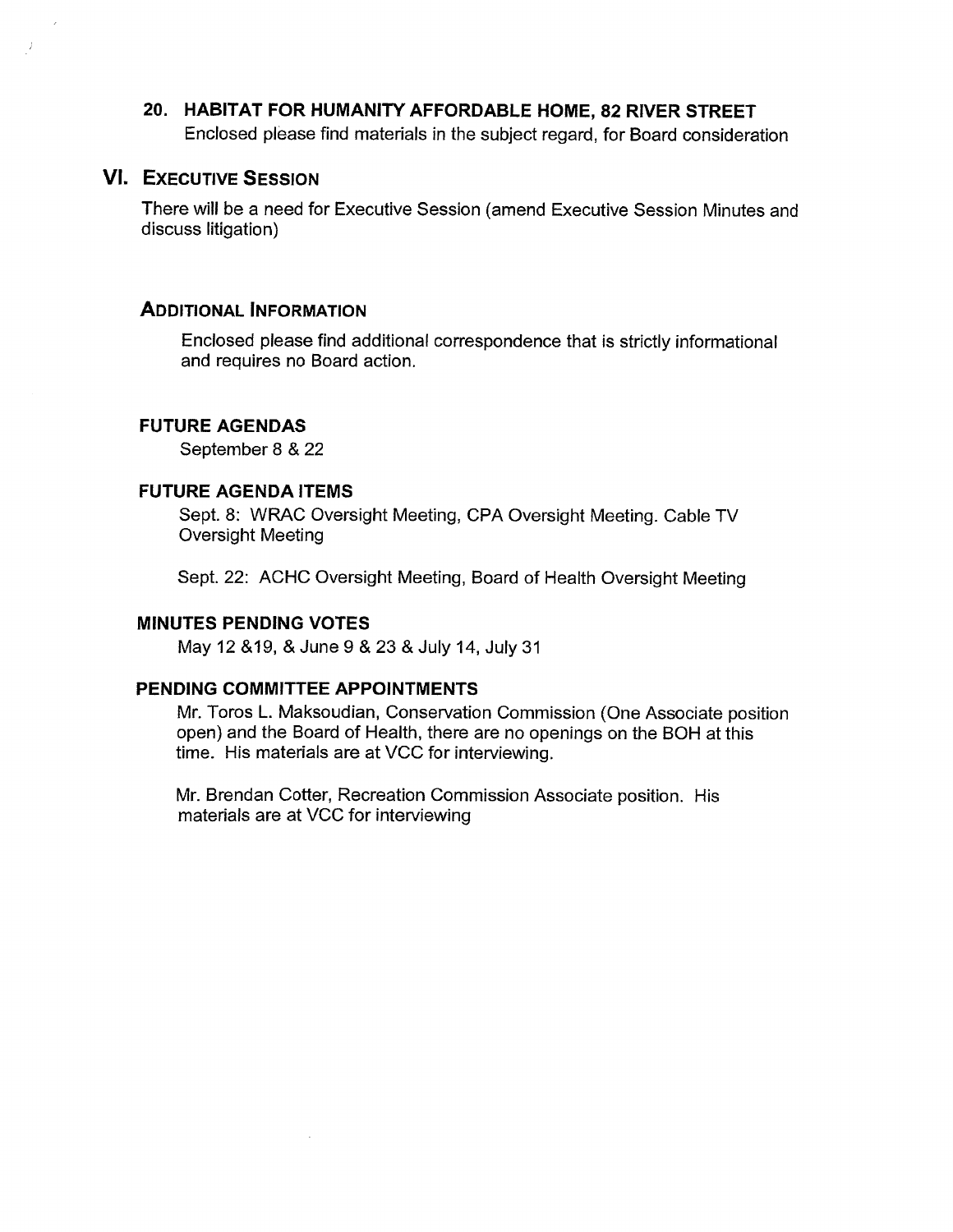## BOARD OF SELECTMEN AND SEWER COMMISSIONERS' MEETING

## August 11,2008 Acton Town Hall, Faulkner Hearing Room 7:00 PM.

Present: Lauren Rosenzweig, Paulina Knibbe, and Terra Friedrichs, Town Manager Ledoux, Recording Secretary; Christine Joyce. The meeting was televised.

## CITIZENS' CONCERNS

## OPERATIONAL MINUTE

Steve reported on the blasting incident on August 2; fly rock did leave the site and did do damage to the school. The State Fire Marshall's Office is investigating. The blasting has been terminated at this time at the Edward Bravo site on Main Street.

Steve announced our Free Cash has been certified. We are the first in the State to get certification. Free Cash General Fund is \$2,454,644.

Steve reported on the Wednesday staff meeting. The Department Heads are going to be participating in an ICMA Teleconference to discuss such items as how to come up with diagnostic ideas.

## PUBLIC HEARINGS & APPOINTMENTS

## ALEXAN CONCORD 40B PROJECT

Attorney Gregor McGregor of McGregor and Associates reported on the status of the mitigation offer from Alexan. He spoke about the proposal to the Town from Alexan. Mr. McGregor asked if the overture was in the ballpark of what the Board felt was acceptable or does it need more mitigation for the Town to get what it wants to offset the project effects on Acton.

Paulina asked about the information outlining the proposal. It was noted that it was located in the Executive Session materials.

Lauren asked if this Memo could be released. He felt it is a private client communication that could be released by the client.

Alexan has offered \$800,000, \$500,000 of those monies are to be ear marked for affordable housing. ACHC would prefer to use mitigation to fund Acton Housing. \$200,000 side walks on High Street. They will have to meet all acceptable access and egress issues related to the site. They will make improvements on Sudbury Road to the supermarket at Powder Mill Plaza. They have offered right and left hand lanes; there is an outstanding issue of a traffic light being needed. Lauren stated that the ZBA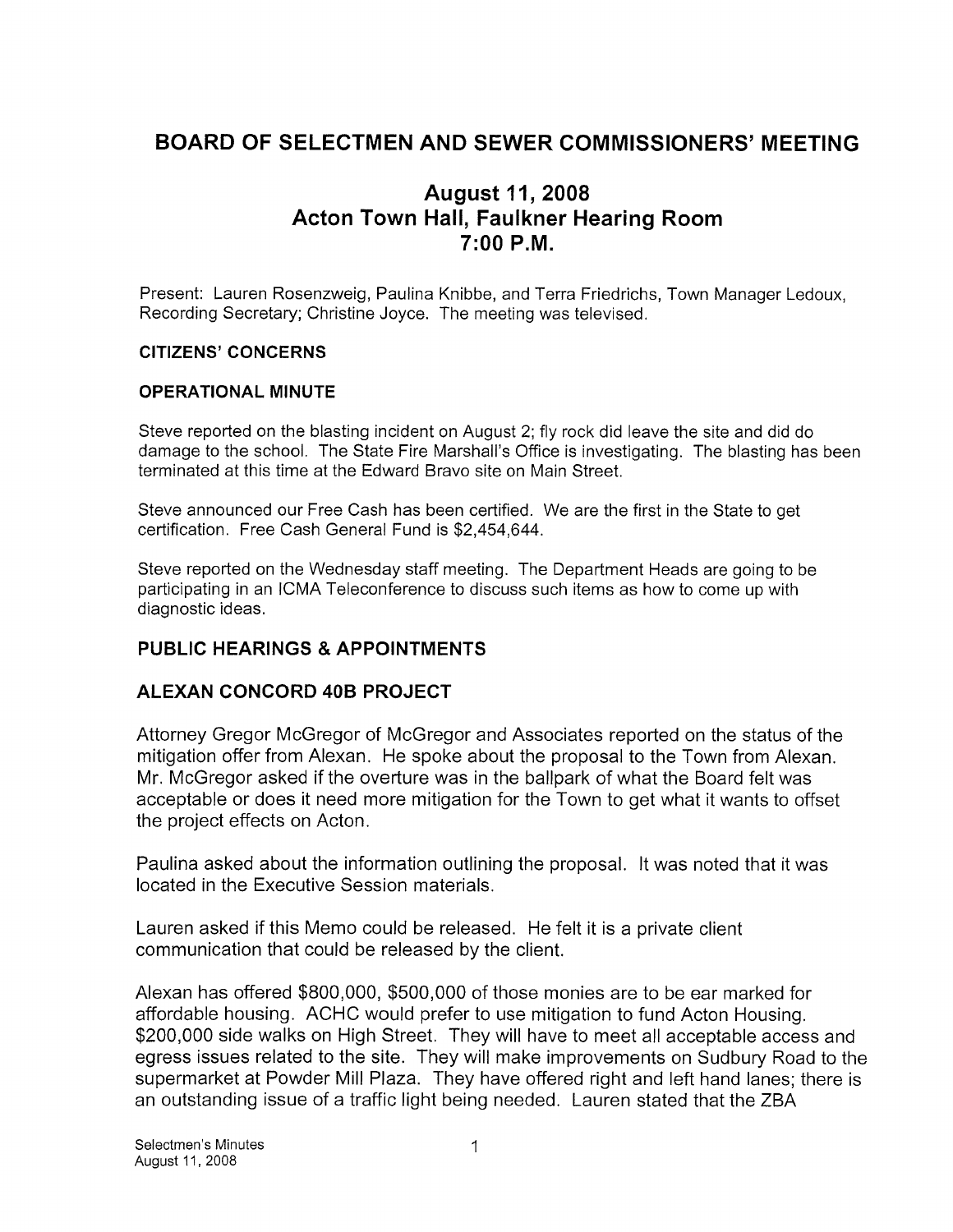reviewed the plan and the Board offered their comments. They spoke with developers and they will build sidewalks if we get the easements up to \$200,000 amount. \$100,000 for unanticipated situations once the project gets built. Lauren asked the other members present if \$800,000 was in the ball park as mitigation for this project,

Paulina said we were in the ball park and she feels it is reasonable. She had a concern about the bulk of money for housing. She felt that more of the mitigation monies should go into sidewalks and lights. Paulina said that there is a need for sidewalks and would like to address this if we have enough money. She felt that more of the mitigation funds be put in to sidewalks. Paulina asked if the Traffic Light will be necessary and is there or will there be additional funds when it is required. Mr. McGregor said he can not interpret what they would be willing to offer; he will present it to them. Mr. McGregor urged them not to fight about who gets what portion of the funds at this time; he said the amount is a starting point at \$500,000. Paulina said the sidewalk funds are not adequate and she feels we need wording about the traffic light.

Terra said she was not happy with the package. She felt \$900,000 was needed for sidewalks, and did not see anything about a shuttle bus to the train station. Mr. McGregor said this was over and above a development agreement. Terra asked about what the Zoning Board of Appeals was requiring. Mr. McGregor said that every piece of mitigation be in writing in the permit agreements. The actual binding paragraphs will be included and stated in a document. The Board is responsible for the financial mitigations. Mr. McGregor said that the Board of Selectmen can persuade the ZBA and recommend actions they would like to see the ZBA take.

Terra spoke about getting all we can get from mitigation. She mentioned traffic mitigation, sidewalks and fire stations and other things that Acton will have to do to support the project.

Paulina said we need to give clear direction with a bounded request. She asked Terra about the big picture that she is asking us to consider. Terra said \$1-2 million is what she thinks we should request.

Lauren opened the floor to Nancy Tavernier for ACHC. Nancy speaking on behalf of ACHC was pleased that the \$500,000 has been honored. She is happy with the minimum and how they would anticipate the use of the funds. The next ZBA meeting is this week to continue the hearing. ACHC would like a financial contribution to use for various methods of housing people. Nancy said she compared this to the Woodland's at Laurel Hill mitigation. She urged that they not push too far as the proponent could take it to Housing Court. ACHC would like to use the \$500,000 to include the Housing Authority as they are a key housing provider in this community. ACHC would like to purchase a condo unit for the Housing Authority for \$1 50,000; funds are needed for capital \$40,000, \$5,000 for education First Home Buyer course, and ACHC would like to set up a capital program for elderly to stay in their homes and estimated that cost of \$30,000. ACHC also would like to have down payment assistance \$20,000 and to fill out the \$500,000; \$255,000 for condo buy down.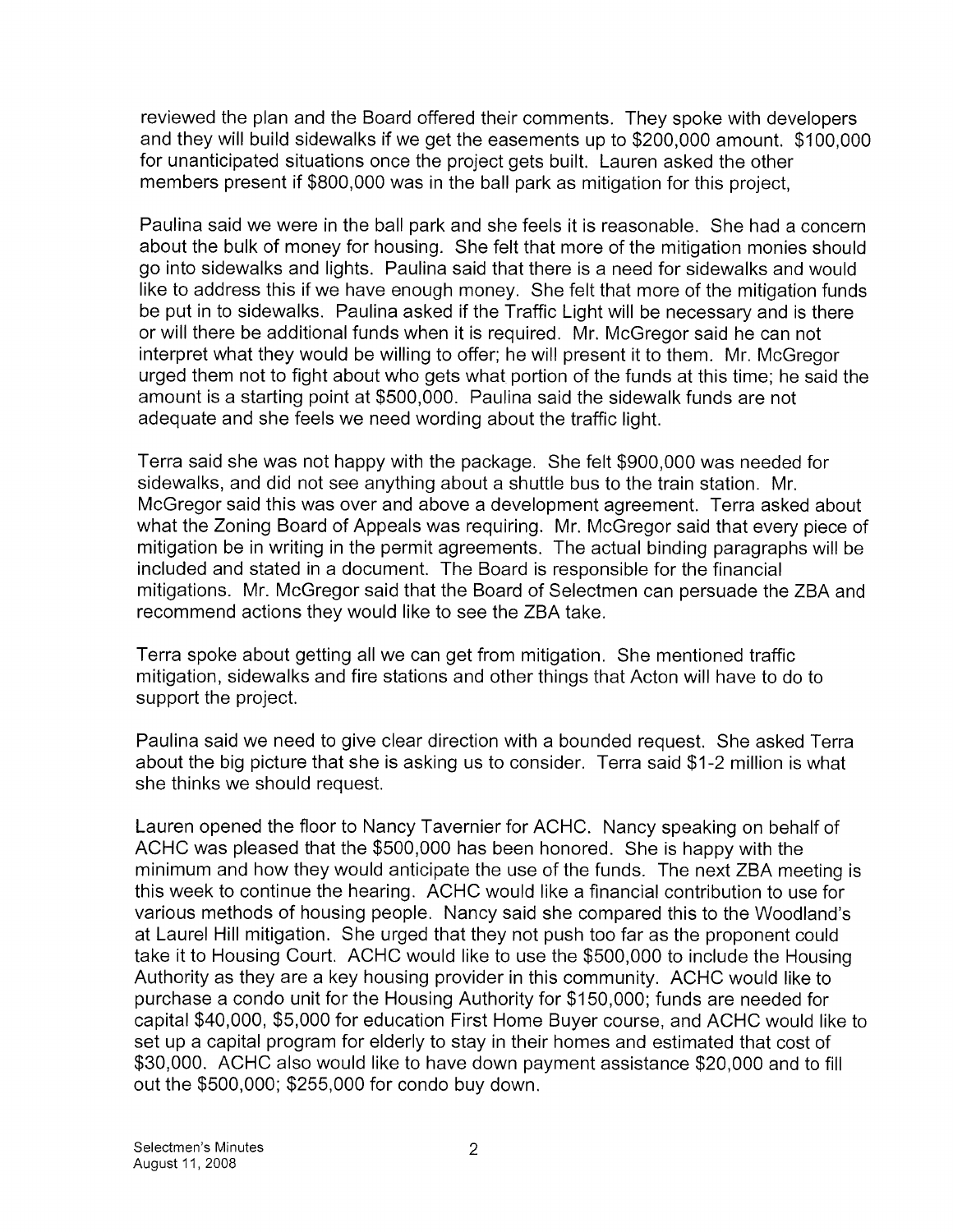Lauren spoke about what we need to relay to the ZBA. We want more money for sidewalks and reoccurring expenses and to consider we are coming forward with a proposal that is paid out over time and the cost of the money and issues with that. Lauren proposed \$150,000 for sidewalks and a way to divide up the funds and ask that ZBA review is structured in a way that we are comfortable.

Mr. McGregor said he would ask for  $$800,000$  to  $$1$  million if the Board wanted to have him negotiate that. It was noted that payments of permits and money value changing over time.

PAULINA KNIBBE - Moved that we direct Counsel to seek mitigation payments as possible under the circumstances, of \$800,000 to \$1 million, net present value, to satisfy the needs of increasing affordable housing, traffic lights, sidewalks and other unanticipated impacts. LAUREN ROSENZWEIG - second. Terra said we would do a better job in reviewing these needs. She asked that we look at this carefully and sharpen our pencils. Vote 2-1. Terra Nay. Motion Passes

## STEVE JONCUS, COMMON GROUND DEVELOPMENT, TOWNE SCHOOL REUSE PROJECT STATUS

Common Ground Development asked to work out of the outstanding issues with the lease so they can get their funding from the State. Steve Joncus said that this is a follow-up to the initial meeting and to discuss the timeline to move forward. They have met with ZBA and have met with the Town Manager and Counsel. They need to show that they have funding sources. They wish to compete in three rounds of funding that are upcoming. The State has two funding rounds and they will find out about March's awards in August. The October round will get a decision before January. They hope to be successful and are still planning on moving forward with the project. They would like to bring it to completion in 2010. They have drafted up a lease in this regard. They would like to have an affirmative vote on the lease amendment to present to ZBA. They are redefining the term of the lease commencing on loan closing or initial period of minimum start date. They asked that it be a 50 year lease and the date of the loan closing be March 1, 2010. The 2010 date will be changed if they do not get funding and will need to go for the three funding rounds. They will also amend the commencement date following no later August 2010. They will set a drop dead date in case they have to come back for more funding.

Lauren noted that these funds from the State are very competitive and they will be used to restore some of the features that have been lost. This location will allow tenants to walk to stores.

Terra asked about the lease payment. TERRA FREIDRICHES — Moved to accept this schedule. PAULINA KNIBBE — second. UNANIMOUS VOTE.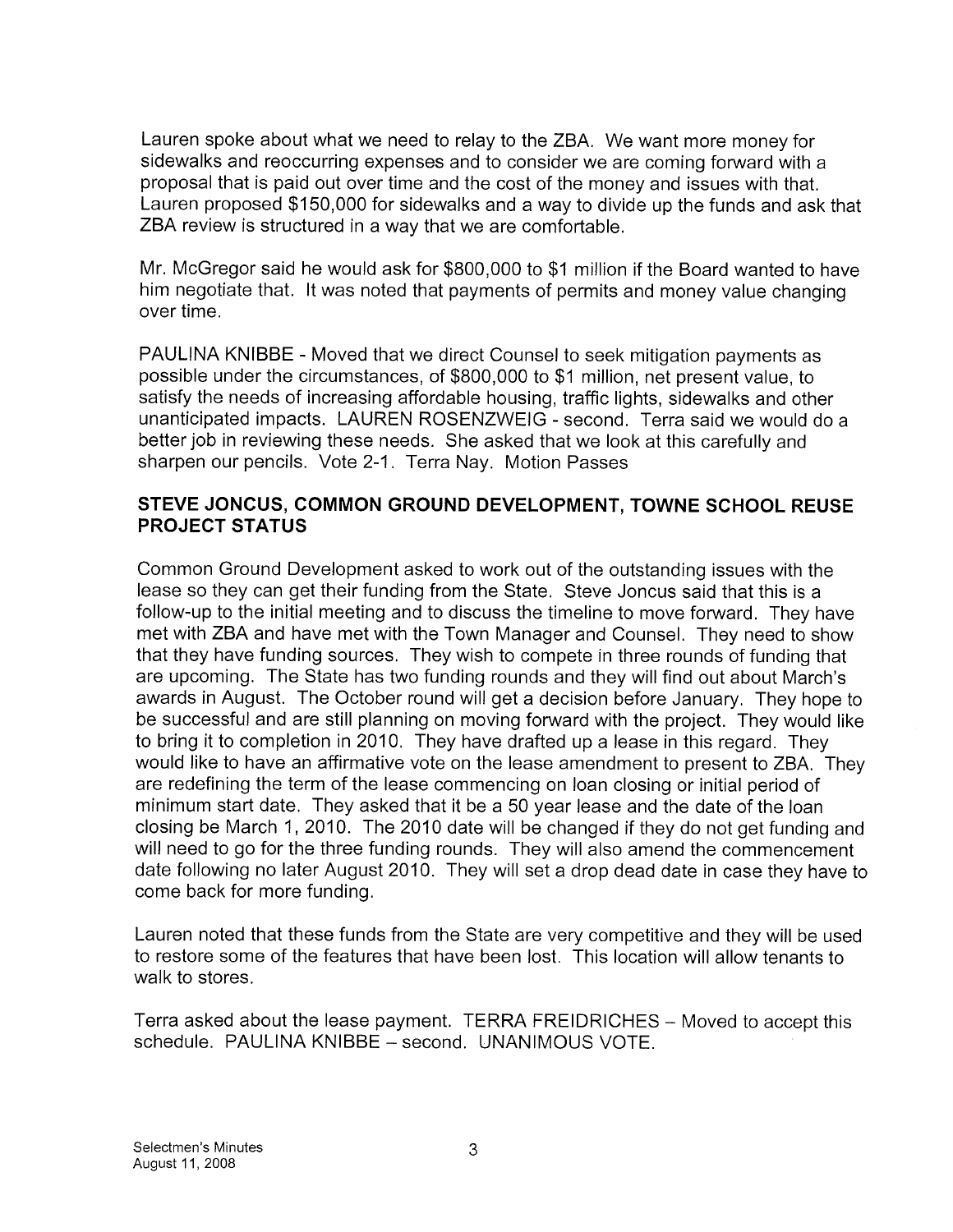Paulina is concerned that if this project does not happen we might have to cut bait and is not in favor of another extension.

Steve Joncus discussed the providing of funds on the initial payment for the lease; the payments will commence on the funding award. They would like to use the money to pay third party phasing and permitting, as well as design, to get the feasibility study to the State. They feel the roof needs to be replaced or repaired as it is in dire need before winter, and the use of the lease monies to repair the roof (\$97,000) instead of paying the lease monthly. Steve suggested that they try to get gift funds to repair the roof and pay back the money borrowed.

Lauren asked for good faith payment of \$5,000 as commitment and the lease funds go to the roof and offer as much as we can to get this project completed. Paulina said she felt it would be better to ask for \$10,000. LAUREN ROSENZWEIG - Moved that we require a good faith payment of \$5,000 and remainder used to fund roof repairs. PAULINA KNIBBE. UNANIMOUS

They have asked that the Building Department. fees be waived for this project. They felt the money could be but in a bond and then return the fees at the completion. Paulina was okay with forgiving the fees because it is a non-profit. She likes the idea of it being in a bond.

LAUREN ROSENZWEIG — Moved to send a memo to ZBA that we are recommending fees to be put into an escrow account to secure the site if the building is not be completed. PAULINA KNIBBE — second. UNANIMOUS VOTE.

## SITE PLAN SPECIAL PERMIT #7/3/08-415, MINI-WAREHOUSE REALTY, LLC. 133 GREAT ROAD

LAUREN ROSENZWEIG — Moved to open the hearing and continue to September 8th at 8:30 pm. PAULINA KNIBBE- second UNANIMOUS.

## NSTAR ELECTRIC AND VERIZON JOINT REQUESTS FOR INSTALLATION OF ONE POLE, 387 FEET NORTHEAST OF MASS AVE

Bruce updated the Board on removal of the poles in front of Redstone Condo's further down at the intersection at Mass Ave. They are working in good faith with them. The removal of the pole and the continuing negotiation with them to move the poles in front of Redstone Condos is on-going. It was decided to keep a contingency and to adopt original memo. No second. PAULINA KNIBBE— Moved to recommend petition approval conditional upon the two poles in front of Redstone being relocated. TERRA FRIEDRICHS — second. UNANIMOUS VOTE.

## MBTA PARKING, PLATFORM AND TRACK PROPOSALS, SOUTH ACTON TRAIN STATION.

Paul Hadley MBTA Project Manager is working on the Fitchburg line improvements presented the proposal. There is money from a mitigation fund from the Big Dig to look into the feasibility to add a deck of parking at the South Acton train station. He thought it will work with the area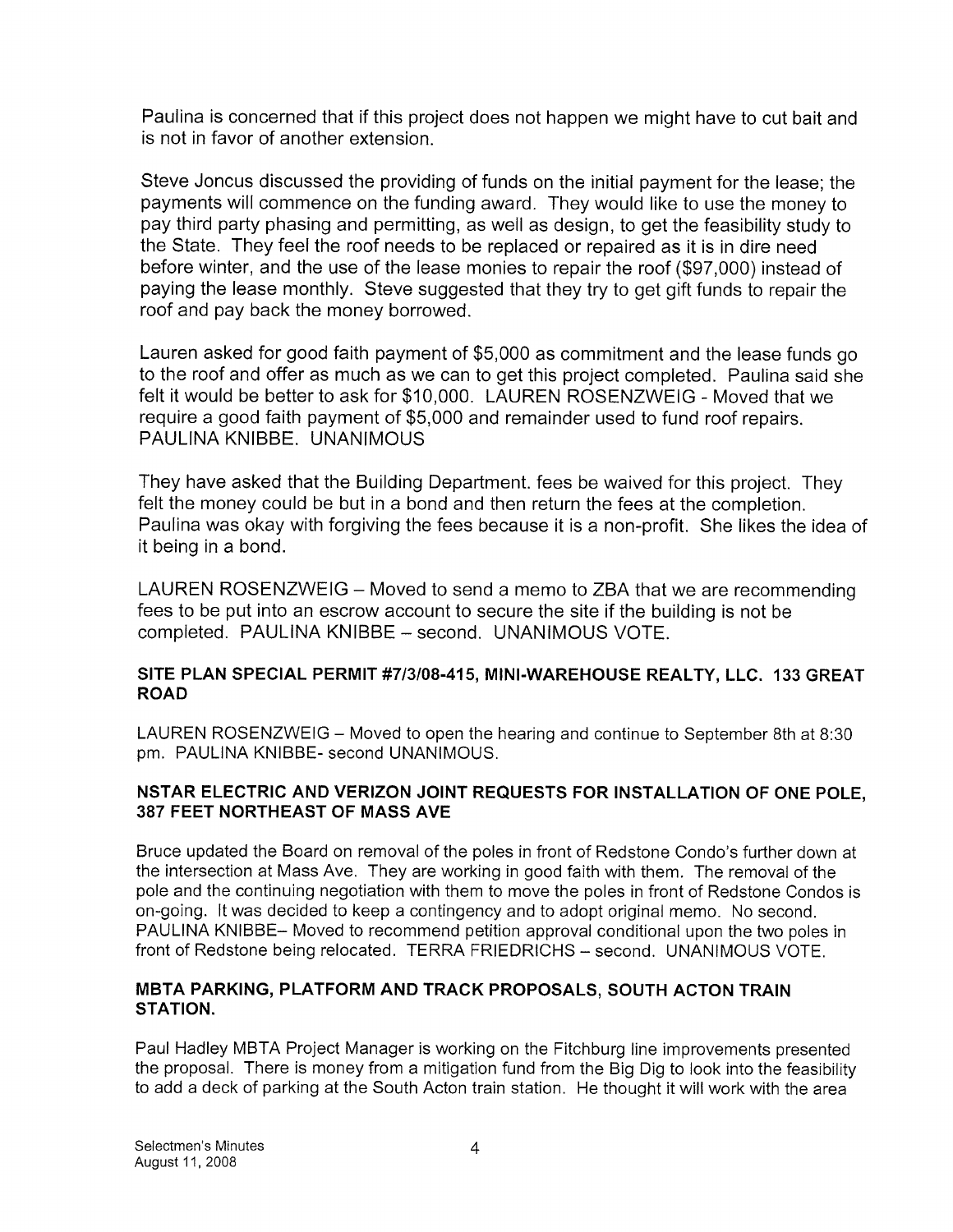because it is like a bowl and the deck would be 12 feet high. They met with the Town and offered us money to build this parking deck. This is being fast tracked and will not affect Fitchburg Main line improvements. They felt a deck would add 120 spaces.

Paulina talked about funding being 100 percent from the State and had ownership questions of running and maintaining the station. Is there a limit on who could park there?

Senator Resor, member of Fitchburg line Study Committee and Acton resident spoke about this subject. The money was set aside with the decision on crossihg the Charles and Big Dig and a lot of money for offsetting travel in to the city. Pam started the Fitchburg line five years ago and they have gotten monies funded in the Transportation Bond Bill. They have Express train and to continue to receive funds we need to increase parking in Acton. We need to address this and the funding offer.

Michaela Moran, School Street - If Fitchburg line is to be doubled tracked how this affects the usage of the train station.

Jim Citro Candia Lane — He was speaking on behalf of the Transportation Advisory Committee. They met to discuss the adding of the deck. They want to see a shuttle and a regional lot at 495 at Route 2.

Jim Yarin — West Acton — Transportation Advisory Committee member, commented on ownership and maintenance and hoped that the Board retrains control and ownership of that property. Integrating the Rail Trail and handicapped access is important. Parking fees at the Lot - the BOS was asked 2 years ago to raise the fees for Resident Stickers.

Marge Eckardt — Has serious concerns and supports the platform and handicapped upgrades.

Bettina Abe — Extra traffic and urbanizing their neighborhood. They appreciate the train service and asked if they have a project add sidewalks to access train station.

Katrina of Faulkner Hill Road spoke about an impact study and that it should be revised.

Todd of 50 River Street — asked if they had spoken to other towns and why South Acton was being considered.

Maple Street resident felt that it was not needed and wanted to know what it looks like.

Leigh Honn spoke about the concern of the neighborhood.

Stew at 37 Central Street noted that we are talking about design when we should be planning.

197 Arlington Street — spoke about capacity and double tracking.

Claire Siska — asked about the Maple Street side of the tracks and the rumor about Richard's property being taken over.

David Honn 105 School Street asked about how much money would be allocated for the deck. It is unknown at this time.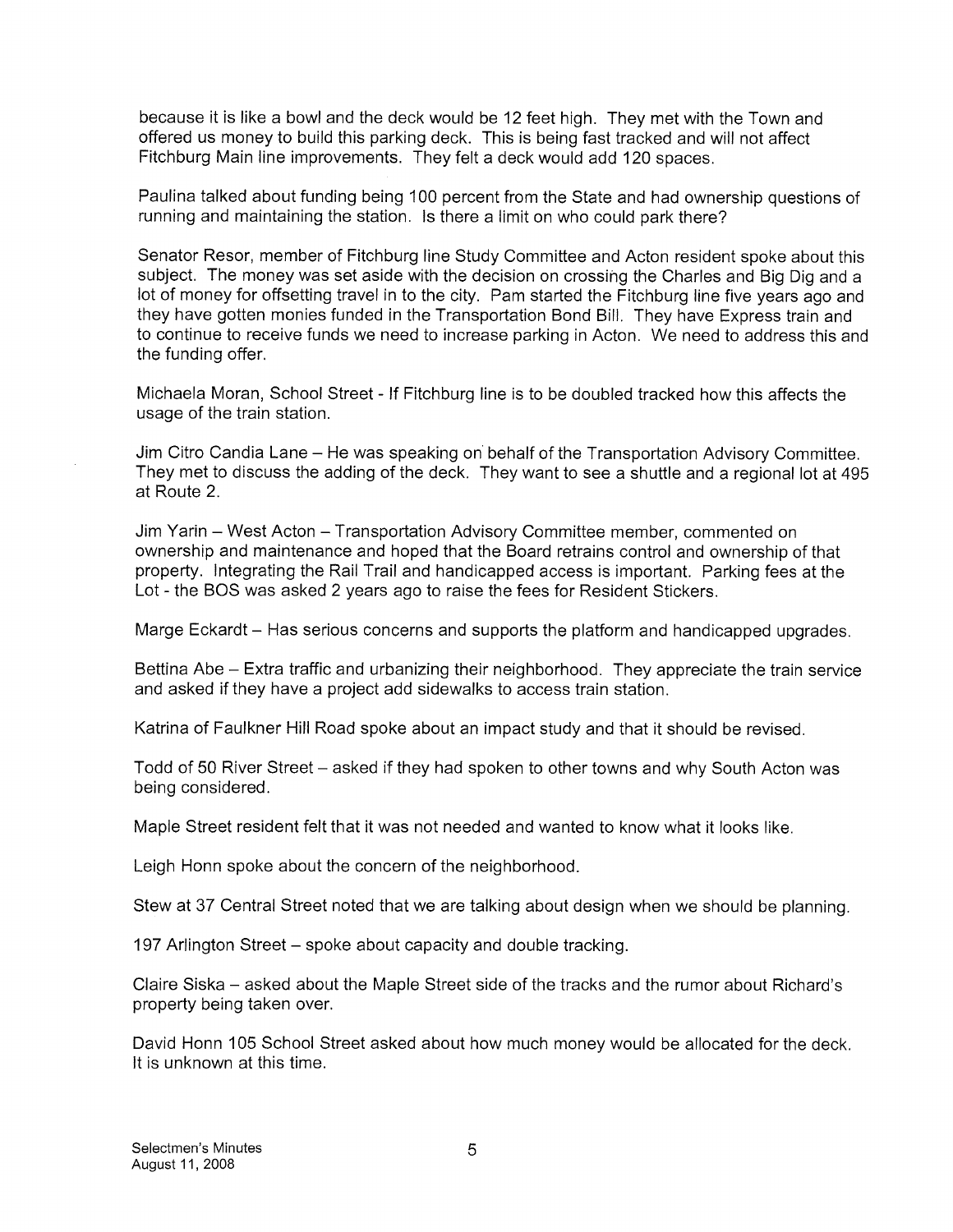Steve Ledoux was asked to give thought to the next steps, timelines and what we should be considering as a Board.

Lauren noted that their will be no votes taken at this time and would like to have another meeting with residents to further discuss this offer from the State.

## SELECTMEN'S BUSINESS

## ALG UPDATE

Lauren updated the Board on the questions to bring comparable towns to do a study. Peter Ashton will find out how other communities do revenue sharing. They have agreed upon 10 Towns and are asking that the Board accept these towns.

They discussed a three Board Joint meeting to discuss the budget drivers and Staff will let us know what goes into budgeting. First week of October is being considered. Point of View documents that were individually submitted by the Selectmen were reviewed.

## MORRISON FARM PLAN APPROVAL VOTE

Lauren stated that the Board has had time to review the report and the uses for this property. We need to find out if it can fit together and what are the constraints on the property. The cemetery has some very real issues about impact on the cemetery land. Lauren asked that the plan be approved so that they can go forward on the uses for this significant Community resource. The Commissioners have a concern with use of cemetery land. They are concerned about the use of cemetery land and that we must be accepting that they respect the original use as burial. They want to make sure that no trees are cut and widening paths take place without permission from the Cemetery Commissioners.

Terra asked that use of cemetery land be approved by Cemetery Commissioners on their terms. She asked that we accept the Morrison Report contingent on recommendation on and contingent upon implementing portions of cemetery land, and must be approved by the Cemetery Commissioners, as noted on Page 24 New Recreation Field parking. TERRA FRIEDRICHS — Move to approve the Plan with comments made above regarding the Cemetery Commissioners review and approval. PAULINA KNIBBE — second. UNANIMOUS VOTE.

## EXCHANGE HALL PARKING LEASE

Steve updated the process on meeting with Mr. Berger and Town Counsel to go over some of the terms of the lease of the parking lot. They worked out lease payments and bigger issues will need to be work out. LAUREN ROSENZWEIG - Moved that it be voted as prepared by counsel and further that we wait until September 8, 2008 to execute the Lease upon receipt of materials from Mr. Berger. PAULINA KNIBBE — second. UNANIMOUS VOTE.

## TRANSFER STATION FEE INCREASE

Bruce Stamski was in to discuss transfer station fee adjustments. They plan to raise the fees for full sticker to \$190, a five dollar increase. Coupon fees need no updating. Terra asked about capital projects. PAULINA KNIBBE - Move to accept the fee increases as outlined in the memo. LAUREN ROSENZWEIG — second. Vote 2-1. Terra - nay. Motion passes.